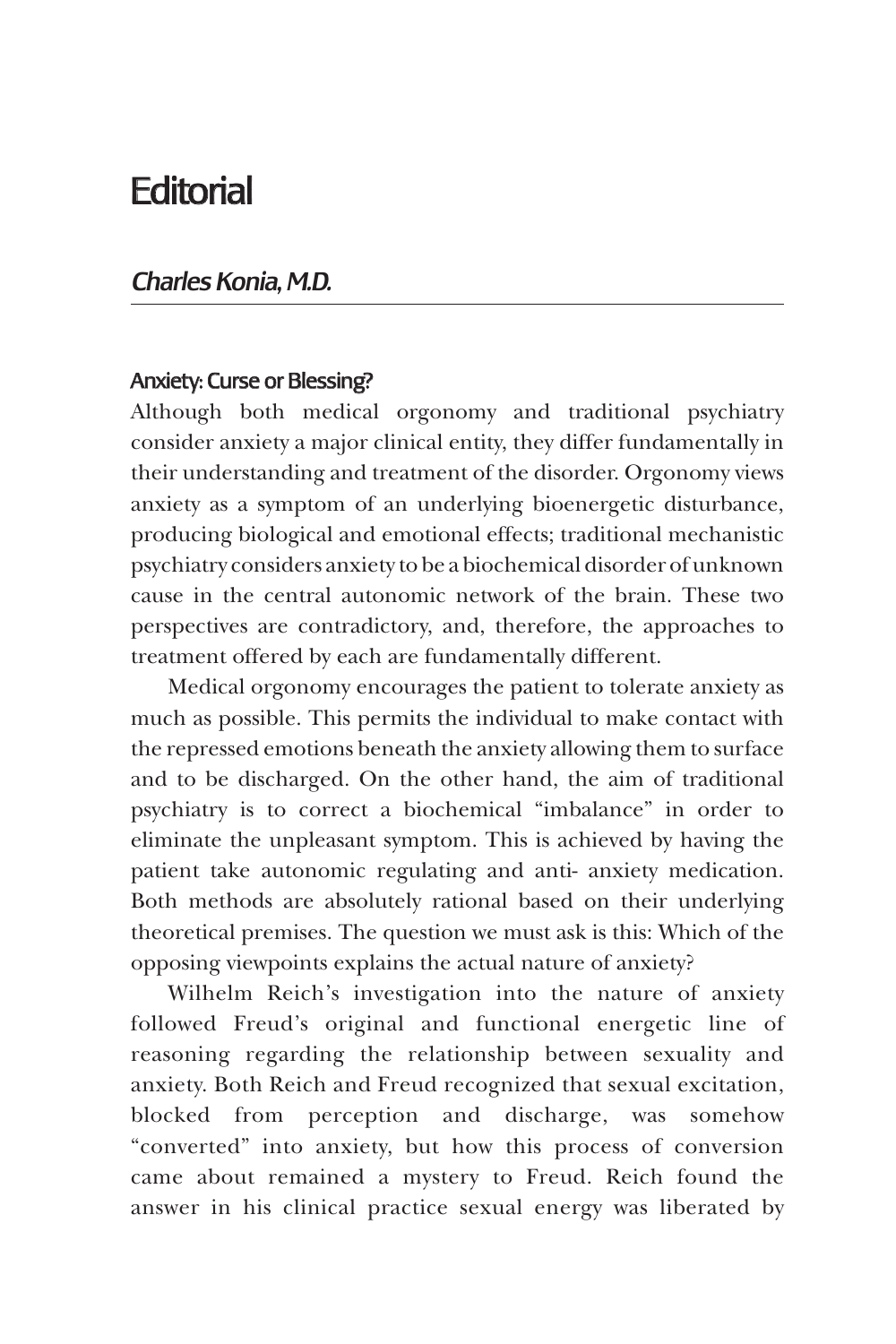turning anxiety back into sexual excitation. With the discharge of sexual excitation, an improvement in the patient's condition occurred. Sexual gratification eliminated the anxiety. This remarkable observation allows for only one interpretation: both sexual feelings and anxiety come about as the consequence of the direction of flow of the organism's biologic energy.

This energy, when excited and able to flow to the periphery, is perceived as sexual and pleasurable and strives for release. When blocked, by what Reich called armoring, it remains trapped in the center of the organism and is felt as anxiety. When armor is unstable and, therefore, not able to bind energy, the first emotion to be perceived is anxiety. This call vary in intensity from mild discomfort to full blown panic. Such states are often aptly described as "losing control" or "falling apart." It is this fearful condition that drives individuals to seek treatment.

From these clinical observations, Reich reasoned that there was a fundamental antithesis between the center and the periphery of the organism with respect to the flow of biological excitation. Sexuality is the biological result of expansion out of the self with energy movement from the center to the periphery. Anxiety is the biological result of contraction back into the self--with the energy moving in the opposite direction from periphery to core. Biological health results from the capacity of the organism to pulsate freely between expansion and contraction, with expansion predominating. It is the armoring that inhibits pulsation, resulting in a more or less chronic state of contraction or expansion. Reich objectified these important clinical findings ill a series of careful experiments. He did this by placing electrodes on the skin's surface and demonstrated that, of all the emotions, only pleasure was capable of increasing the bioelectric charge at the skin's surface. All other emotions, such as anxiety and rage, were associated with a drop in skin potential.

The complex autonomic nervous system represents the structuralization of these simple energy functions. The parasympathetic nervous system (PNS) is the peripheral or craniosacral division of the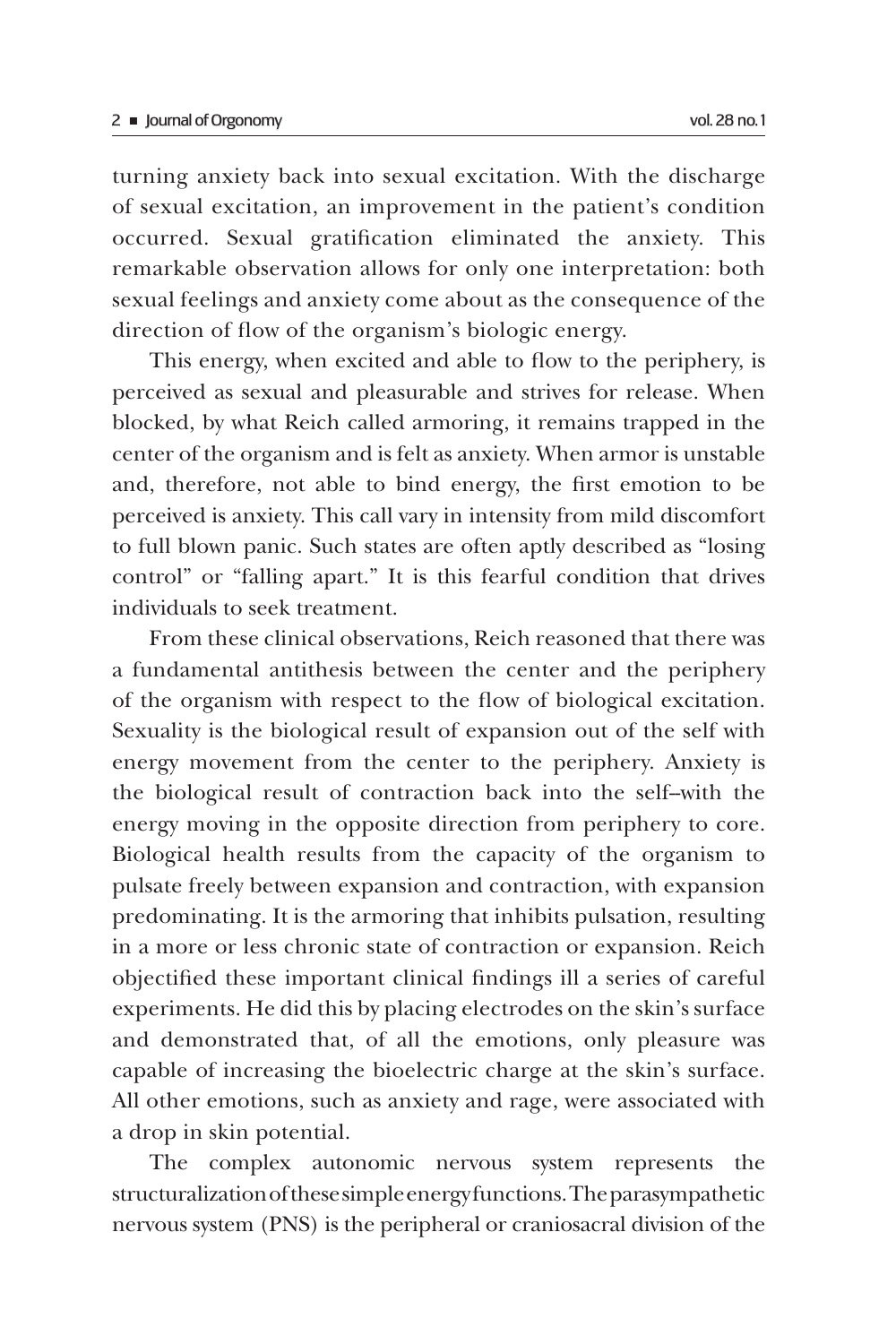autonomic nervous system. PNS excitation predominates whenever there is organismic expansion with the concomitant experience of pleasure.

The sympathetic nervous system (SNS) is the central or thoracolumbar division of the autonomic nervous system. SNS excitation predominates whenever the organism is in a contracted state, and at these times there is the feeling of anxiety.

In medical orgone therapy, armor is intentionally dissolved. This invariably brings about anxiety, because the very function of the armor is to prevent the organism from experiencing such painful feelings. The medical orgonomist encourages the individual to experience and tolerate anxiety so that the underlying, contained emotions can be felt and then expressed. This brings about the desired, positive, therapeutic effect: anxiety is eliminated and replaced by a sense of pleasurable well-being. At the end stage of therapy, anxiety reaches extreme proportions orgasm anxiety. Successfully surmounting this last attempt to avoid intense feeling results in clinical cure. There is complete elimination of all previous symptoms.

Only medical orgonomy provides an understanding of anxiety that is based on objective experimentation. It is also only medical orgonomy, a therapy that seldom has the need to employ medication, that views anxiety from the broad perspective of the entire organism. Traditional psychiatry remains completely unaware of Reich's elucidation of the etiology and treatment of anxiety. Without knowledge of the energetic basis of anxiety, numerous theories abound. They range from the psychoanalysts, on the one hand, who invoke purely psychic causes based on the content of repressed memories to the biochemically oriented psychiatrists, on the other, who make unproven claims that the condition is the result of a physical disorder of tile brain.

The mechanistic psychiatrist considers anxiety to be an illness in and of itself and cannot see that it is only the manifestation of a deeper emotional disorder with neurophysiological consequences. He labels the condition a "chemical imbalance" and thereby gives the appearance of bringing a full understanding to the cause of